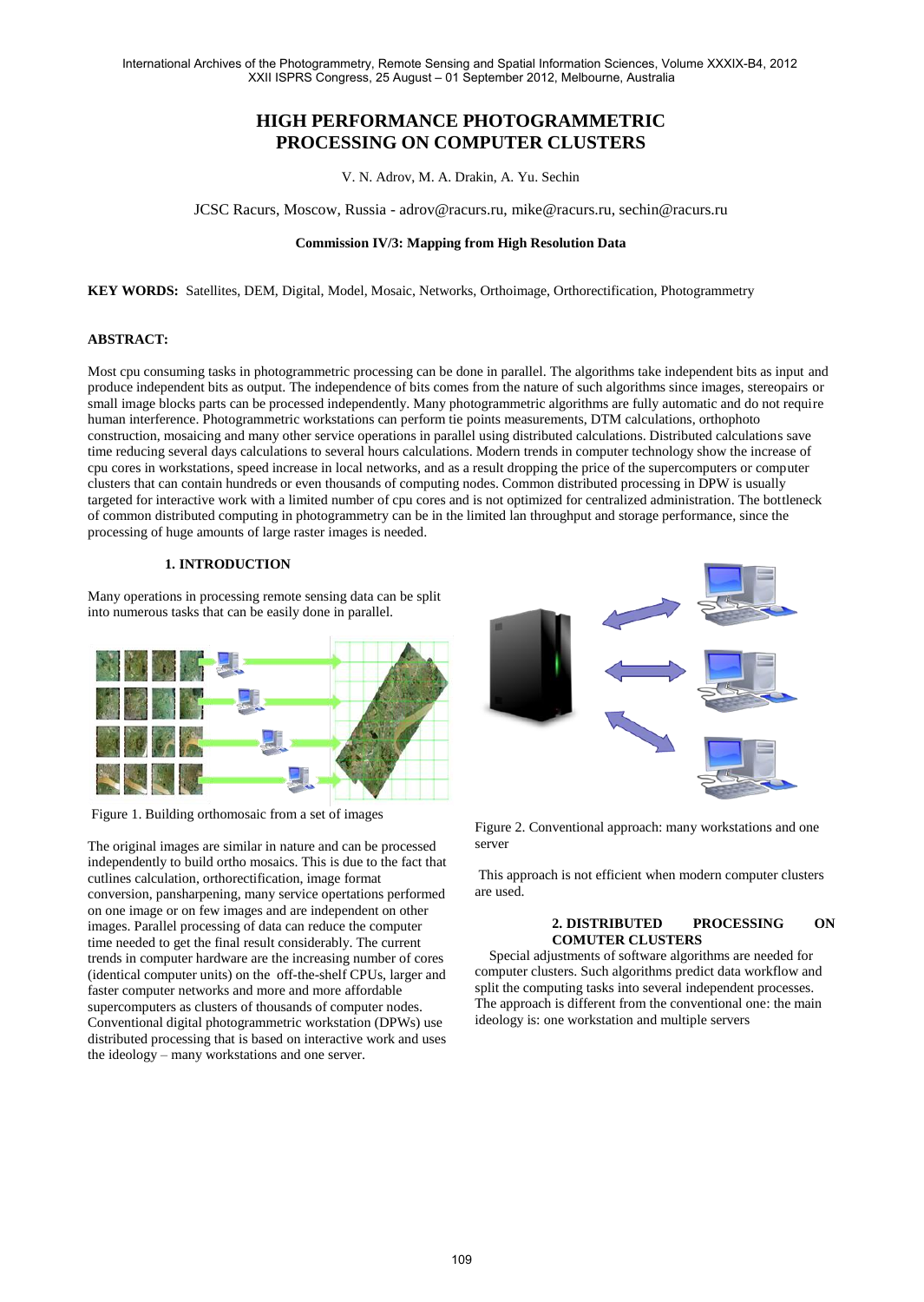

Figure 3. Cluster environment: one workstation and multiple servers

Many service operations, image orthorectification and orthomosaic creation (including calculation of linecuts) on a specialized computer cluster can be done very effectively. We have run first tests in 2010 on KazNTU (Kazakh National Technical University named after K.I. Satpaev) computing cluster, with peak productivity of 10.9 teraflops, NetApp storage system running Windows HPS Server OS. Orthomosaic creation (scale 1:2000) using precomputed DTM (DEM, refined by structured lines) for the area of 1289 sq. km. took 3 hours. 40 computing nodes were used with the average cpu load of 85%. The aerial block had 3558 original images, taken by UltraCam XP, with average GSD of 15 cm. The total amount of output orthomosaic was 156Gb.



Figure 4. Aerial block and cpu load on a computer cluster

# **3. VHR AND HR SATELLITE IMAGES CLUSTER PROCESSING**

Current VHR and HR satellites (QuickBird, WorldView-1 WorldView-2, IKONOS, GeoEye-1, Kompsat-2, EROS-B, Cartosat-2 ) productivity is more than 2,500,000 sq.km per day. The overall productivity of VHR sensors will increase twice in a couple of years with launching of the new sattelites. It is now impossible to process this amount of data in real time on a single DPW. The accuracy of current sensors is sufficient to build ortho mosaics with the corresponding accuracy of scale 1:5000 using only RPC coefficients and without ground control points.

The algorithms of processing such images to produce ortho mosaics are fairly simple assuming one has DEM for the needed area. The images are preprocessed one by one, if needed, orthorectified one by one using RPC and a given DEM. Cutlines and radiometric balancing are computed using neighbouring images. At the last step the final ortho mosaic is created and

saved in the predefined standard sheets. All steps can be run in parallel on the computer cluster.

Special software plus software computer cluster complex were developed in Racurs company (Russia). It creates photogrammetric project from an arbitary set of satellite images, performs bundle adjustment using RPC, computes orthoimages using existing DEM, excludes cloudy images or cloud areas, builds cutlines, computes tie point for better stitching of orthoimages and performs final seamless orthomosaic computation with color balancing. The efficiency of this fully automatic complex is 1.000.000 sq. km. per day for GeoEye, DigitalGlobe or Alos images. Our tests show good efficiency and good scalability of the developed hardware-software solution.



Figure 5. Computer cluster hardware

# **4. ALGORITHMS USED**

Most of processing steps described in the previous section are straightforward and described in many papers. We will give more details on some algorithms we used to increase the quality of the ortho mosaics and to automate the processing. The automatic cut lines are build as follows. We use the Voronoy diagram to build of preliminary lines: the whole area of interest is divided into the set of nonoverlapping image patches around images centers. After that the diagram's edges are replaced by polylines providing the best junction of the images. It's achieved with a help of penalty function that includes evaluation of conformity of images, their heterogeneity, intensity and gradient lines. For each edge the optimal polyline is calculated using dynamic programming algorithms. If *M(L)* is the maximum of the penalty function for the polyline *L*, the algorithm is to find a polyline  $L_0$  such that  $M(L_0)$  = min  $M(L)$  among all the polylines *L* from the starting point to the end vertex of the edge. The method can be described as finding the best route by "water flood". The following screenshot demonstrates the algorithm. The distributed computations are based on parallel considering of polylines.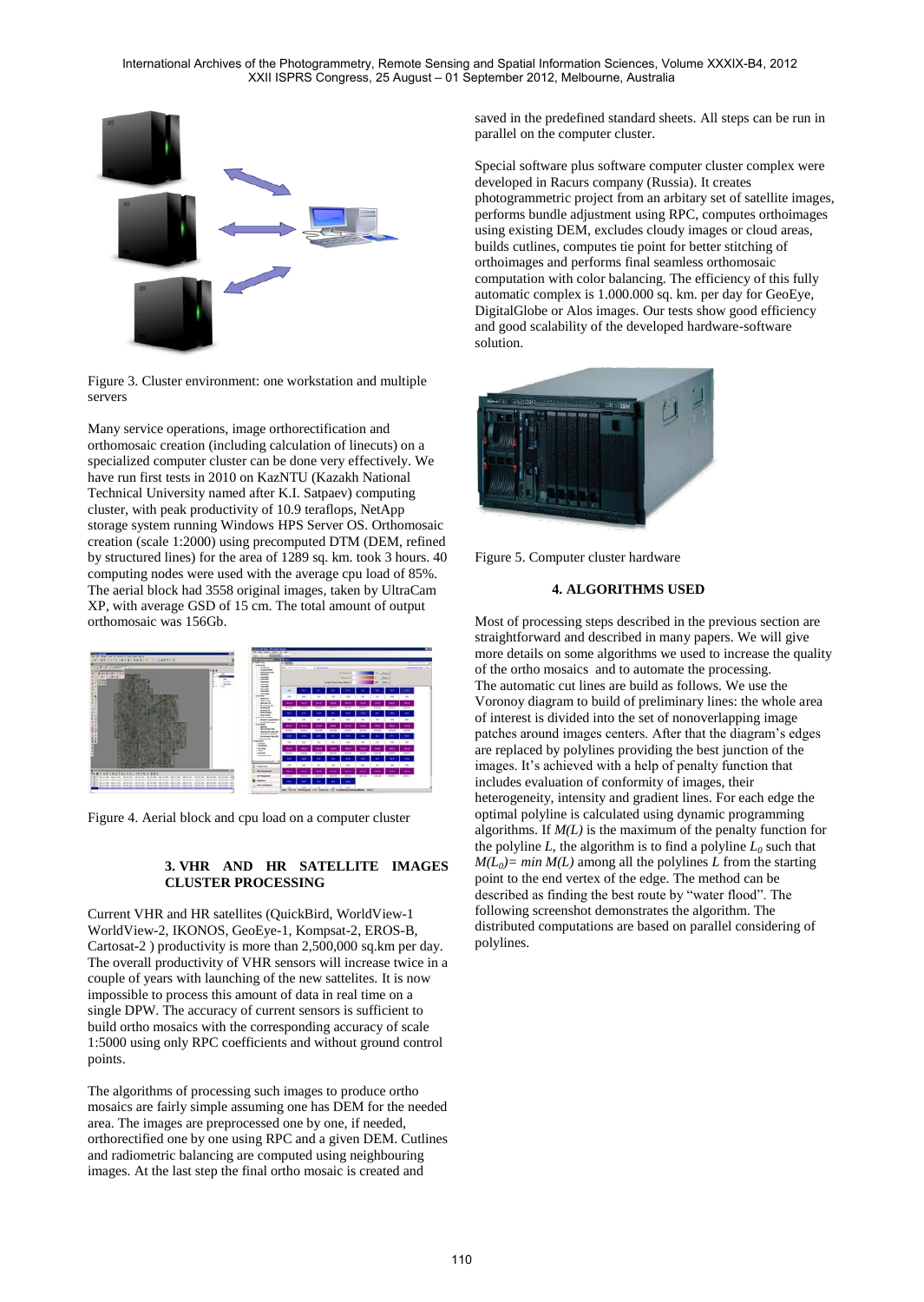

Figure 6. Automatic cut lines creation

If the images contain clouds a special module is used for their automatic detection. This algorithm includes a successive filtering of pixels – by intensity, deviation from the grey color, dispersion and heterogeneity. The last function measures the difference between changing of intensity along each axis and its variation. At the last step the remaining pixels are composed in components and their boundaries are calculated as polygons.



Figure 7. A Sample block of 4 images and cloud detection



Figure 8. Cut lines around clouds and ortho mosaic without clouds (no colour balancing for better visualization)

One of the unique algorithms we use to make ortho mosaics look better is the usage of tie points that are calculated along cut lines using standard cross-correlation algorithm. The images can be stitched by a limited predefined value using these tie points to eliminate discrepancies along seams (cut lines) as illustrated on the following picture.



Figure 9. Tie points to eliminate residual discrepancies along cut lines

#### **5. CONCLUSION**

Orthophoto production from VHR and HR sensors using RPC and precomputed DEM can be effectively run on specialized computer clusters with good scalability in fully automatic mode. A special adaptation of algorithms and software is needed for cluster environment. These algorithms are implemented in PHOTOMOD HPC Edition DPW. The developed algorithms are now extended for distributed GPU processing in cluster environments, for DTM computing and filtering, for special control function allowing to share the cluster between several workgroups. The software module for integration with GIS systems, databases and geoportals is also developed.

#### **REFERENCES**

Cheng, P., Toutin, Th., Zhang, Y., Wood, M., 2003. QuickBirdgeometric correction path and block processing and datafusion. Earth Observation Magazine, 12(3), pp. 24-30. Grodecki, J., Dial, G., 2001. IKONOS Geometric Accuracy. Proceedings of Joint Workshop of ISPRS Working Groups I/2, I/5 and IV/7 on High Resolution Mapping from Space 2001, University of Hanover, Hanover, Germany.

Fraser, C.S., Ravanbakhsh, M., 2009. Georeferencing Accuracy of Geoeye-1 Imagery. *Photogrammetric Engineering & Remote Sensing*, 75(6): 634-638.

Grodecki, J., Dial G., 2003. Block adjustment of high resolution satellite images described by rational polynomials. Photogrammetric Engineering & Remote Sensing, .69(1), pp. 59-68.

Kay, S., Spruyt, P. and Alexandrou, K., 2003. Geometric quality assessment of orthorectified VHR space image data. Photogrammetric Engineering and Remote Sensing, 69, pp. 484-491.

Titarov P.S. 2007. Cartosat-1 stereo orthokit data evaluation. Proceedings of ISPRS International Symposium "High Resolution Earth Imaging for Geospatial Information" 29.05- 01.06 2007 Hannover, Germany

Toutin, T., Cheng, P., 2002. Quickbird – a milestone for high resolution Mapping. *Earth Observation Magazin*e, 11(4), pp.14- 18.

Toutin, Th., R. Chénier, Y. Carbonneau, 2002. 3D models for high resolution images: examples with Quickbird, Ikonos and EROS. *Archives of ISPRS Symposium, Comm. IV*, Ottawa, Ontario, Canada,Vol. XLIII, Part 4, pp. 547-551.